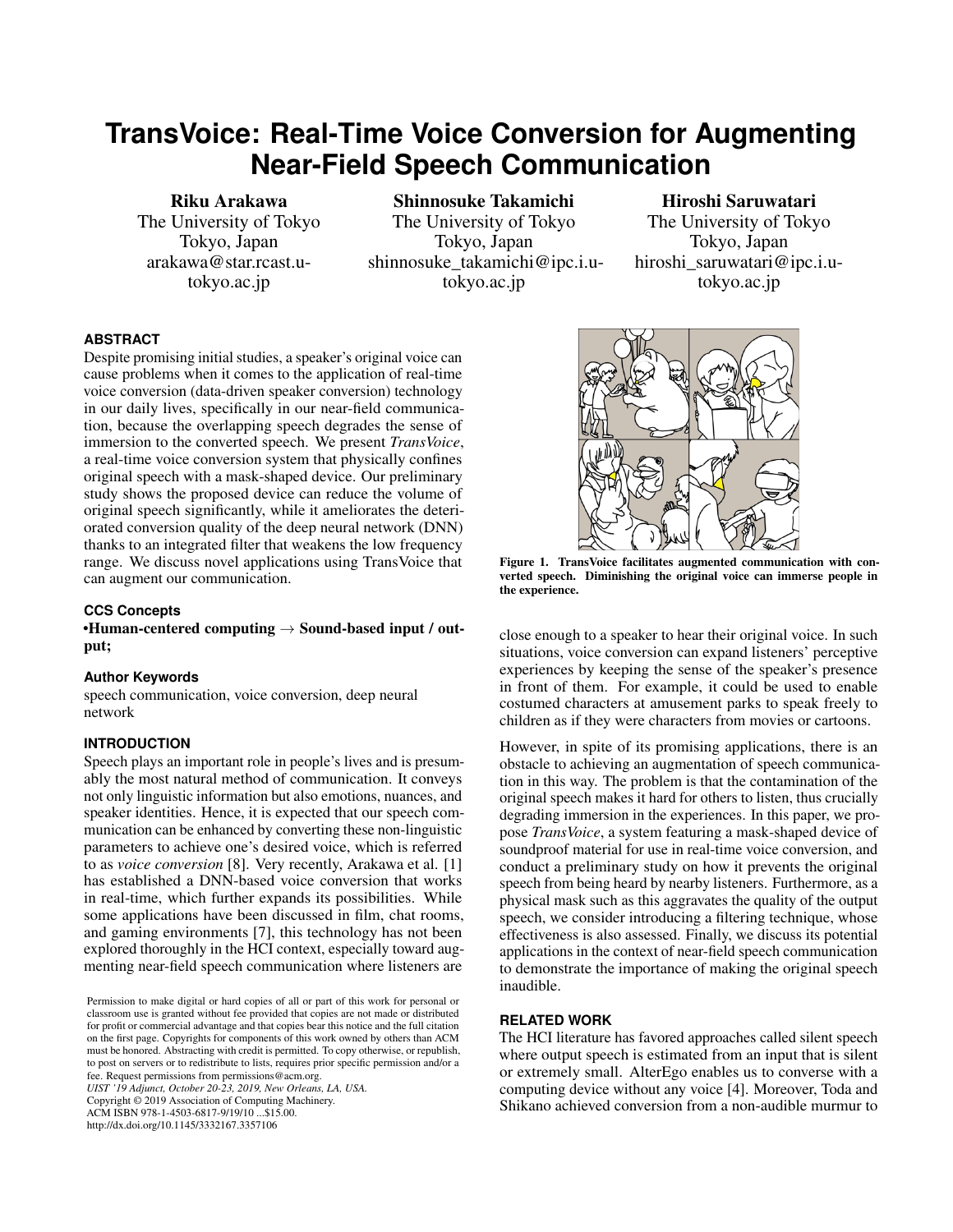

<span id="page-1-0"></span>Figure 2. Proposed mask-shaped device.

ordinary speech [\[9\]](#page-2-4), and Kimura et al. achieved it by recognizing ultrasound images of the throat [\[5\]](#page-2-5). However, these studies aim to transmit linguistic information, not to provide pitch information to the output speech, and as a result, it is nearly impossible for users to generate a variety of expressions, e.g., those related to emotions and emphasis.

Our proposed approach is unique in that it physically confines the original voice using a mask-shaped device without losing any of this information. Furthermore, in contrast to approaches to suppress one's voice (e.g., [\[3\]](#page-2-6)), which often require heavy computation, ours has no such computational constraint, thus making it suitable for real-time usage.

## **METHOD**

# **Mask-shaped device prototype**

Figure [2](#page-1-0) shows our prototype device. The mask body is covered with conventional polyvinyl chloride material to make it soundproof [\[6\]](#page-2-7).

### **Real-time voice conversion**

In this work, we follow the implementation of real-time voice conversion proposed by Arakawa et al. [\[1\]](#page-2-1). The system is built using pre-recorded voices. We filter these voices to weaken the low frequency region amplified by muffling due to the mask. The filter reduces the frequency band below 100 Hz by 10 dB. Then we train a DNN to convert the filtered speech into a target speech.

#### **PRELIMINARY STUDY**

#### **Setting**

#### *Conversion quality of DNNs*

A multi-layer perceptron composed of  $2 \times 1000$ -unit leaky ReLU hidden layers was used to map a speaker's mel-cepstral coefficients (0th-through-39th) to a target speaker's. To train the DNNs, we used mean squared error (MSE) for the loss function. As a corpus, we used the Voice Actress Corpus [\[10\]](#page-2-8) (100 utterances, approx. 12 min.) uttered by two men was used, 90 % of which was for training and the remainder for evaluation. The sampling frequency was 16 kHz. The lengths of the frame and the FFT were 400 (25 ms) and 512, respectively. We compared three conditions to examine the filtering effect: (a) without a mask, (b) with a mask and without a filter, and (c) with a mask and with a filter.

#### *Volume of original voice*

First, one of the authors got accustomed to converting his voice both with/without the mask, spending around three minutes in

<span id="page-1-1"></span>

| Table 1. MSE of trained DNNs.                      |                                                           |                              |  |  |
|----------------------------------------------------|-----------------------------------------------------------|------------------------------|--|--|
| (a) without a mask                                 | (b) with a mask                                           | (c) with a mask              |  |  |
|                                                    | without a filter                                          | with a filter                |  |  |
|                                                    | $0.918 + 6.8 \times 10^{-3}$ $0.960 + 4.3 \times 10^{-3}$ | $0.928 + 3.0 \times 10^{-3}$ |  |  |
| Table 2. Average RMS of speaker's original speech. |                                                           |                              |  |  |

<span id="page-1-2"></span>

|                 | without a mask with a mask |      |
|-----------------|----------------------------|------|
| at a microphone | 63.2                       | 70.8 |
| at a listener   | 38.3                       | 14.6 |

a tidy conventional room of about ten square meters. During this process, he could hear the converted speech as well as his own voice. Then we asked him to speak a given sentence in the same manner, but the converted speech was not heard this time. Once we confirmed that he did not significantly change his way of speaking due to listening, we recorded the sound simultaneously with two microphones, one installed in the system itself and one located at the position of an assumed nearby listener. Whether he used the mask or not, the input microphone was about 10 cm away from the front of the mouth and the latter microphone was fixed about 1 meter away from the mouth in the same direction. As a result, we obtained two pairs of about ten seconds of waveform, each of which corresponds to whether he used the mask.

# **Results**

Table [1](#page-1-1) summarizes the MSE between the predicted and target mel-cepstral coefficients of the evaluation data. It is clear that the introduced filter recovers the conversion quality.

Next, after removing the silent parts from the recorded speech, we calculated the waveform amplitude in the root mean square (RMS), which is shown in Table [2.](#page-1-2) These results confirm the significant soundproof effect of the proposed mask.

# **APPLICATION EXAMPLE**

Finally, in order to envisage the future with TransVoice, potential application examples are given in this section (see Figure [1\)](#page-0-0). For example, we can enjoy entertainment with costumed characters (top-left), a picture book (top-right), and a puppet show (bottom-left). Another example is an injection with the VR experience, where patients might feel less pain thanks to being immersed in a virtual reality where they can listen to the doctor's converted speech (a similar effect with HMD has been reported [\[2\]](#page-2-9)) (bottom-right).

## **FUTURE WORK**

Although a simple filter is a remedy, the conversion quality becomes lower due to the introduction of a mask. This muffled influence can be addressed by designing the filter carefully or by introducing a data augmentation method for the training [\[1\]](#page-2-1). In addition, we aim to investigate new application scenarios and are also interested in whether transforming speech using TransVoice can affect listeners' cognitive reactions or the speaker's personality.

## **ACKNOWLEDGEMENT**

This research and development work was supported by the MIC/SCOPE #182103104.